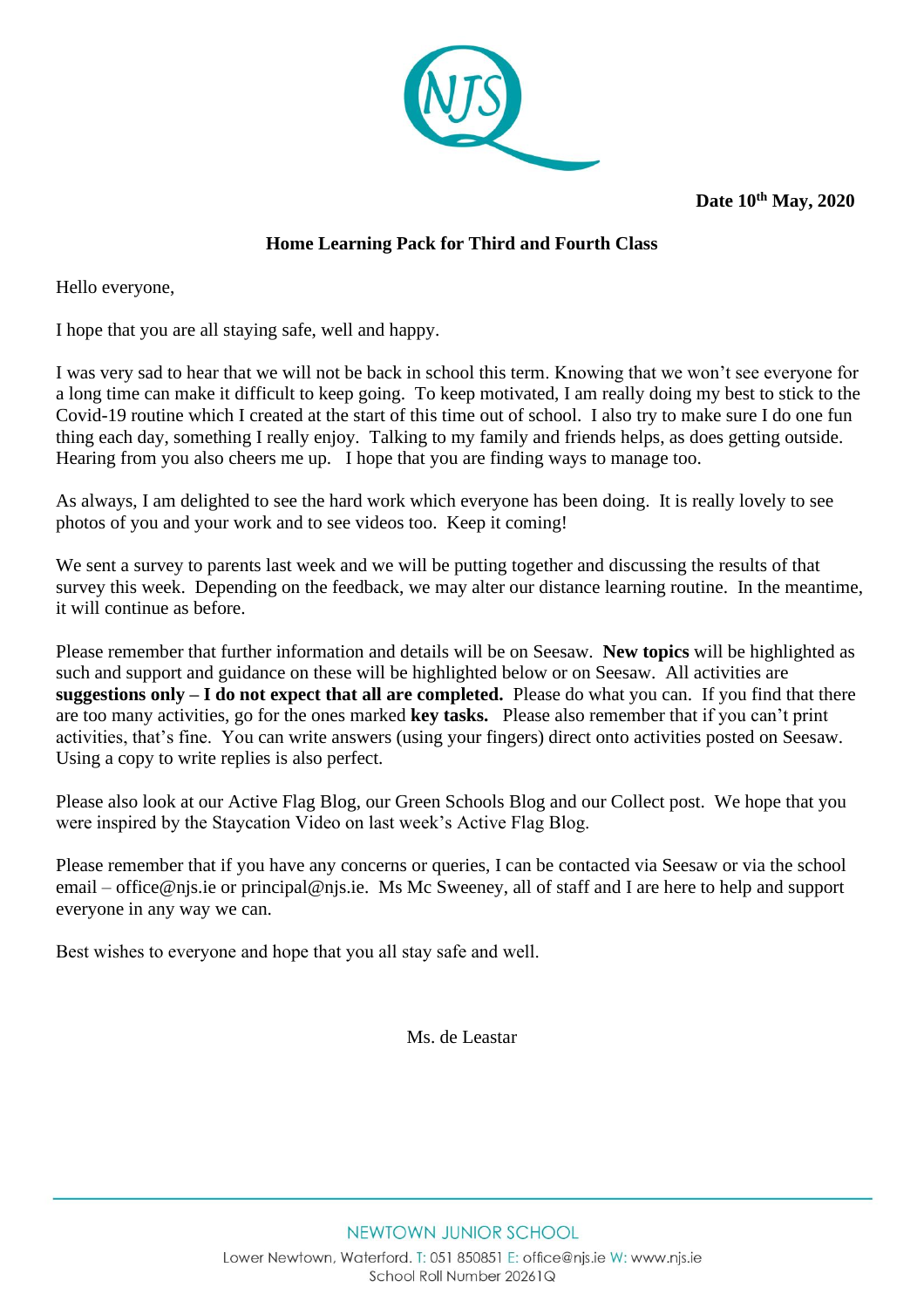# **Outline of Activities for Week beginning 11th May KEY TASKS ARE HIGHLIGHTED IN RED**

### **Maths:**

**3 rd class**: Moving on to a little trickier topic in multiplication this week.

**KEY TASKS**: Multiplication 3 (chapter 25 Busy at Maths p. 132,133 and q 1,2, on p 134)

Other practice activities and online games will be posted on Seesaw.

#### **New Learning:**

- When we multiply anything by zero the answer is always zero
- When we multiply anything by 10 we add a zero on the end.
- Multiplication is reversible, it works both ways  $6 \times 2 = 12$  and  $2 \times 6 = 12$

These are the key concepts for the week for children to grasp.

**4 th class**: Also moving on to a trickier area in multiplication **KEY TASKS:** Multiplication 3 (Busy at Maths Chapter 28, p. 139, 140, 141)

Other practice activities and online games will be posted on Seesaw.

#### **New Learning:**

- Multiplying a single digit by 3 digits, regrouping as we go
- Multiplying 3 digits by 2 digits  $-3$  step process: 1. Multiply by the units, 2. Multiply by the tens, 3. Add both answers.

# \***For both 3rd and 4th class I will put up instructional videos talking both classes through these new learning points.**

### **English:**

**KEY TASKS:** Spellings Week 11/5 'ow' sound; and Proofreading Task 'Power After the Shower'

#### **New Learning:**

Questions words and forming questions

**KEY TASK:** Select a few pages from a book you are reading, write 6 questions starting with the following words:

Who What Why Where How When

Watch the below video clip – how many questions did you hear, can you write them down?

<https://www.youtube.com/watch?v=kAfXYpL1TKs>